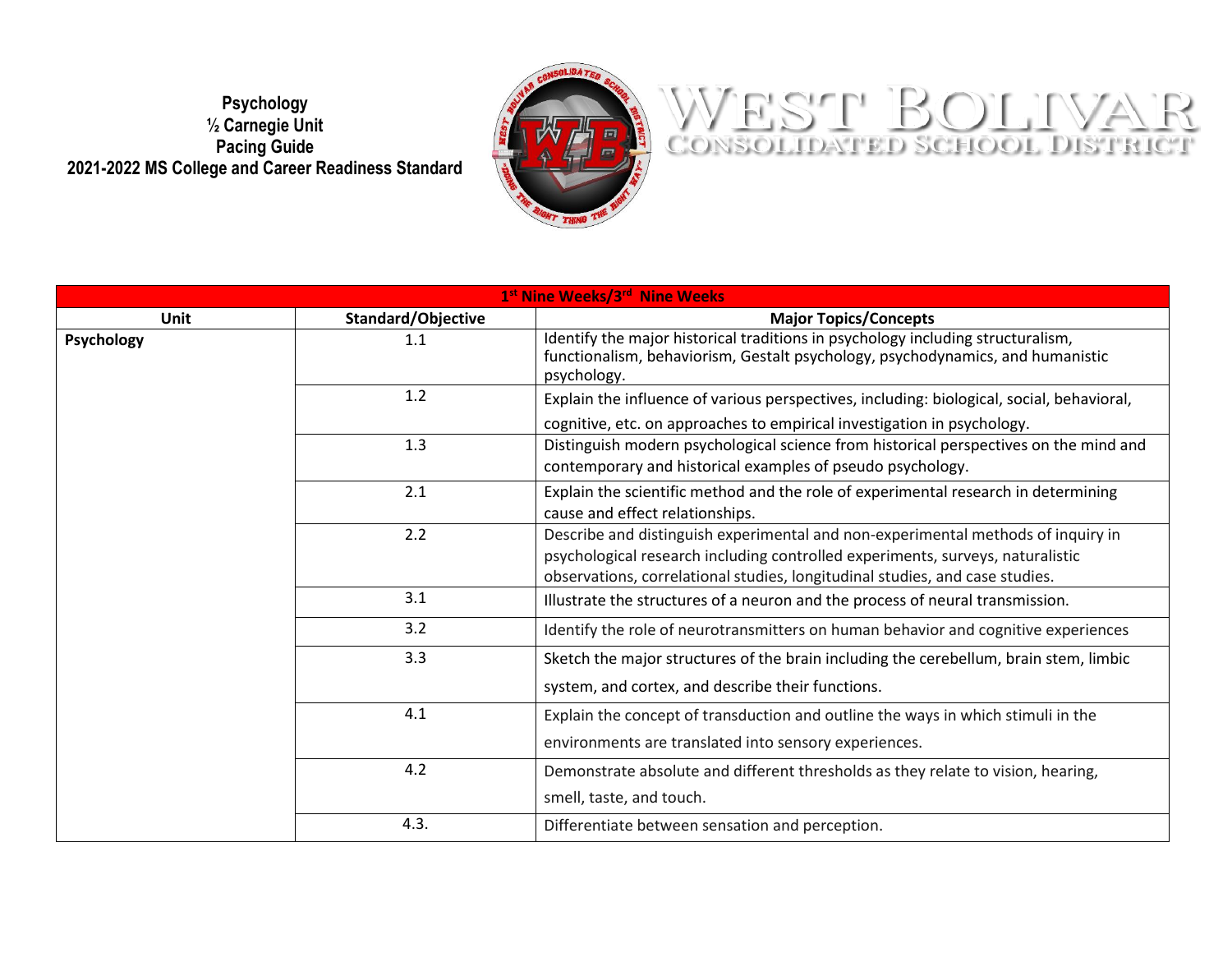|                   | 4.4   | Examine the factors that influence perception including top-down and bottom-up                                                                                                                                    |
|-------------------|-------|-------------------------------------------------------------------------------------------------------------------------------------------------------------------------------------------------------------------|
|                   |       | processing, priming forces, expectancy bias, environmental factors, perceptual sets,                                                                                                                              |
|                   |       | and changed blindness.                                                                                                                                                                                            |
|                   | 5.1   | Diagram the stages of the sleep cycle and the characteristics and brain wave patterns of<br>each.                                                                                                                 |
|                   | 5.2   | Examine the major disorders associated with sleep including insomnia, night terrors,<br>sleep apnea, and narcolepsy.                                                                                              |
|                   | 5.3   | Distinguish the impacts of various drugs, including: depressants, stimulants, opiates, and<br>hallucinogens, on consciousness and mental and physical health.                                                     |
|                   | 6.1   | Interpret the major elements of classical conditioning including conditioned and<br>unconditioned stimuli, conditioned and unconditioned responses, neutral stimuli,<br>acquisition, and stimulus generalization. |
|                   | $6.2$ | Explain the development of operant conditioning and evaluate the usefulness of reward<br>versus punishment as it relates to learning.                                                                             |
|                   | 6.3   | Examine cognitive and observational learning processes.                                                                                                                                                           |
|                   | 7.1   | Diagram the stages of memory formation including the processes of sensory memory,<br>working memory, and long-term memory.                                                                                        |
|                   | 7.2   | Distinguish between concepts, concept hierarchies, schemas, and prototypes.                                                                                                                                       |
|                   | 8.1   | Explain the universal nature of emotions and emotional expression including the work of<br>Paul Ekman and Robert Plutchik and the concept of display rules.                                                       |
|                   | 8.2   | Compare and contrast theories of emotion, including: James-Lange, Cannon-Bard,<br>Shachter-Singer (Two Factor), Cognitive Appraisal, and Opponent Process theories                                                |
|                   | 8.3   | Discuss emotional intelligence and its impact on mental wellness and interpersonal<br>relationships.                                                                                                              |
|                   | 9.1   | Distinguish between intrinsic and extrinsic sources of motivation.                                                                                                                                                |
|                   | 9.2   | Describe the concept of need for achievement and its significance in understanding<br>motivational differences among people.                                                                                      |
|                   | 9.3   | Describe the concept of need for achievement and its significance in understanding<br>motivational differences among people.                                                                                      |
|                   |       | 2 <sup>nd/4th</sup> Nine Weeks                                                                                                                                                                                    |
| <b>Psychology</b> | 10.1  | Recall biological concepts related to human development including genetic structure,<br>prenatal development, and infancy.                                                                                        |
|                   | 10.2  | Trace the physical development and the development of motor skills through early<br>childhood.                                                                                                                    |
|                   | 10.3  | Diagram Piaget's Stages of Cognitive Development and describe the characteristics of<br>each stage.                                                                                                               |
|                   | 10.4  | Compare and contrast cognitive and social perspectives of an individual through<br>Erikson's Psychosocial Stages of Development                                                                                   |
|                   | 10.5  | Examine theories of moral development including Kohlberg's Stages of Moral Reasoning                                                                                                                              |
|                   | 11.1  | Compare and contrast Freudian and Neo-Freudian perspectives on personality,<br>including: the Freudian model of the mind, the unconscious mind, psychosexual                                                      |